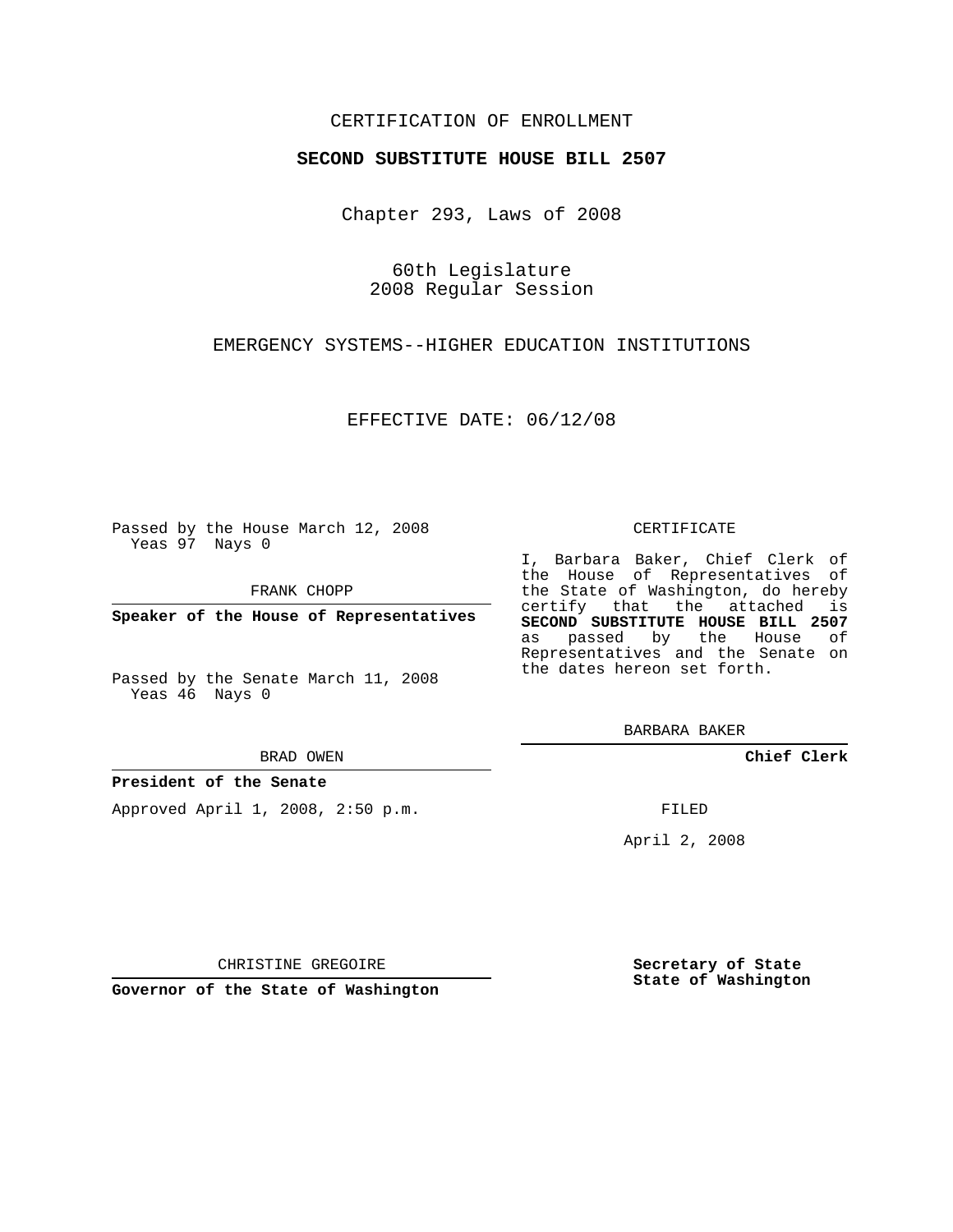# **SECOND SUBSTITUTE HOUSE BILL 2507** \_\_\_\_\_\_\_\_\_\_\_\_\_\_\_\_\_\_\_\_\_\_\_\_\_\_\_\_\_\_\_\_\_\_\_\_\_\_\_\_\_\_\_\_\_

\_\_\_\_\_\_\_\_\_\_\_\_\_\_\_\_\_\_\_\_\_\_\_\_\_\_\_\_\_\_\_\_\_\_\_\_\_\_\_\_\_\_\_\_\_

AS AMENDED BY THE SENATE

Passed Legislature - 2008 Regular Session

## **State of Washington 60th Legislature 2008 Regular Session**

**By** House Capital Budget (originally sponsored by Representatives O'Brien, Ormsby, Hurst, Goodman, VanDeWege, Liias, Barlow, Green, Kelley, Warnick, and Simpson)

READ FIRST TIME 02/12/08.

 AN ACT Relating to expanding the statewide first responder building mapping information system to higher education facilities; and creating new sections.

BE IT ENACTED BY THE LEGISLATURE OF THE STATE OF WASHINGTON:

 NEW SECTION. **Sec. 1.** The legislature finds that coordinated planning ensures preparation for all future crises. While it is impossible to eliminate the threats posed to our higher education campuses by crime or disaster, natural or person-caused, it is necessary to mitigate impact through effective all hazard emergency preparedness. The legislature also finds that notifying college and university campus communities of an impending, ongoing, or diffused emergency situation is one of the most critical capabilities that a college or university must have. But how a higher education institution achieves the ability to alert students, faculty, and staff quickly, accurately, and dependably in an emergency situation is not a one size fits all solution. While colleges and universities should maintain their autonomy in choosing how to address safety and security risks, certain consistent protocols are essential for making campuses safer. The legislature further finds that higher education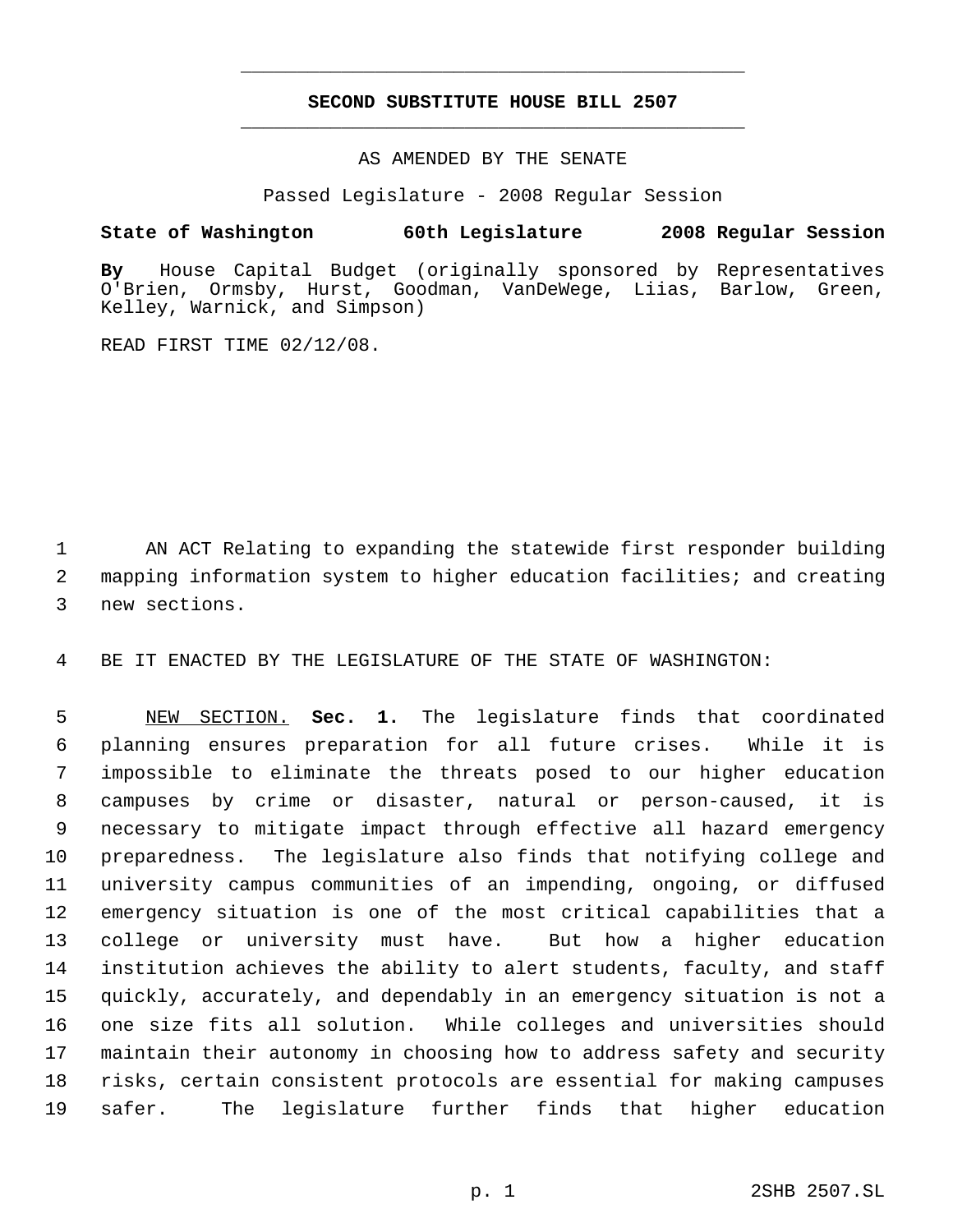institutions need to ensure that campus law enforcement or security communications equipment, as well as communication systems used by colleges and universities during an emergency, meet technical standards and are compatible with other responding agencies' communication systems. Therefore, it is the intent of the legislature to carefully examine best safety practices at the state's institutions of higher education, examine the use of technology to improve emergency communications, and consider the financial implications of safety and security enhancement plans, as well as the funding sources to support them, in order to maximize limited resources and public benefit.

 NEW SECTION. **Sec. 2.** The Washington state patrol and the Washington association of sheriffs and police chiefs, in consultation with the state board for community and technical colleges, the council of presidents, the independent colleges of Washington, and the department of information services, shall conduct a needs analysis and fiscal impact study of potential college and university campus security enhancements, including the addition of two-year and four-year public and independent higher education institutions to the statewide first responder building mapping information system as provided under RCW 36.28A.060.

(1) The study shall:

 (a) Assess public and independent colleges and universities to determine whether campus emergency and critical incident plans are up-to-date, comprehensive, and regularly exercised;

 (b) Evaluate the potential risks associated with individual types of buildings on all campuses and recommend buildings that are a high priority for adding to the statewide first responder building mapping information system;

 (c) Determine the costs and timelines associated with adding priority campus buildings to the statewide first responder building mapping information system; and

 (d) Assess campus emergency notification systems or devices, including emergency radio systems, to determine functionality in the campus environment, the adequacy of coverage throughout a campus, and operational compatibility with the radio systems and frequencies utilized by state and local responding agencies.